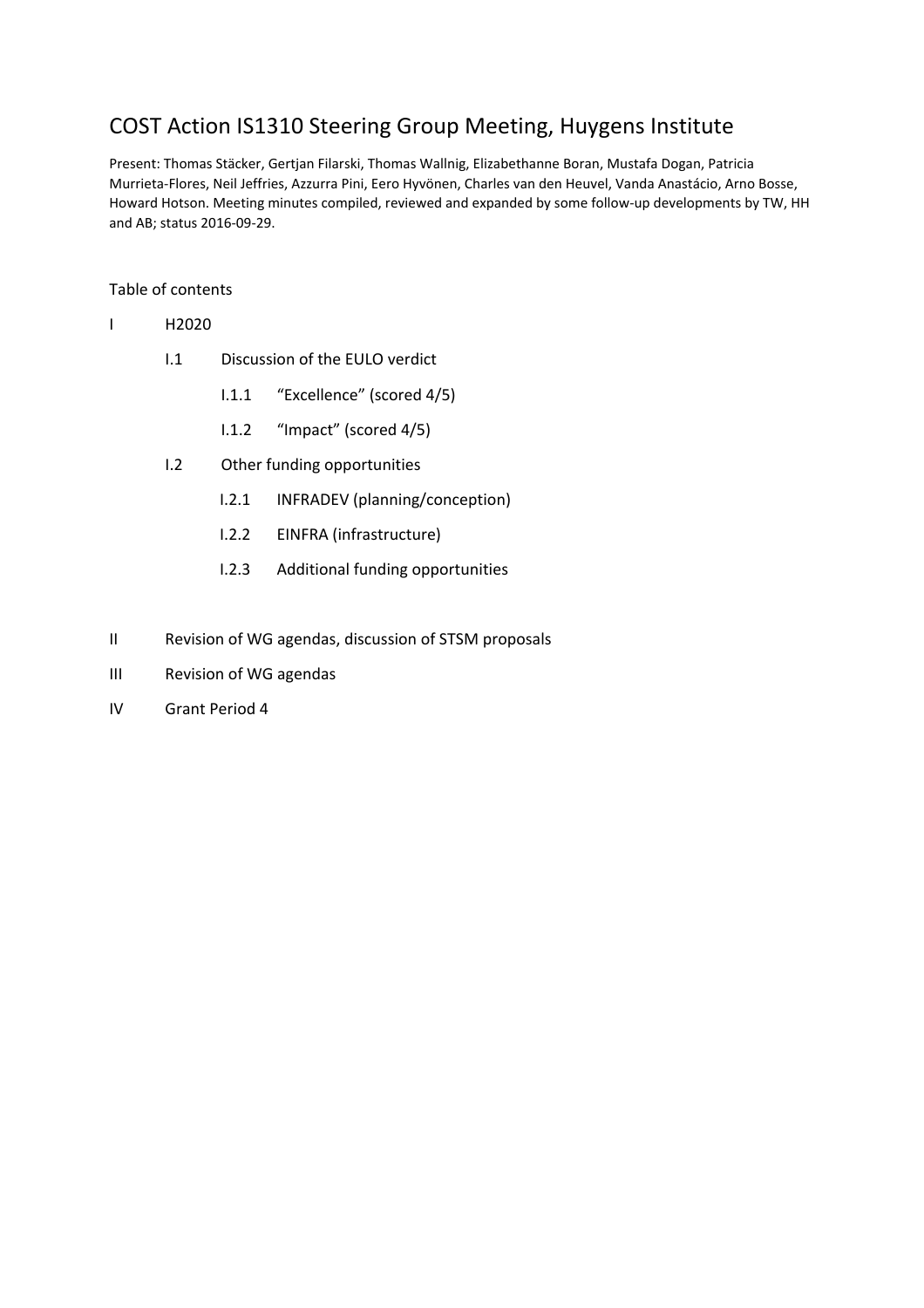## **I H2020**

## **I.1 Discussion of the EULO verdicts**

## [FIRST DAY: 9/12]

**AB** used the abstract of the EULO application as a means to refresh our grasp of the proposal. **HH** led a close reading of the brief Evaluation Summary Report, which falls into two parts.

## **I.1.1 "Excellence" (marked 4/5)**

*Close reading of the text*: some parts obscure; reviewer possibly not a native speaker of English. First half lists a series of requirements *met* by the EULO application. A reasonably good summary, but not precise: minor error is reference to 16th-19th centuries (clearly not a historian); larger misunderstanding is the statement that we are mainly "constructing large databases" (not much IT expertise either?!). Second part is critical, perhaps written at a second stage of the process in order to find reasons to discard the proposal. This includes the unjustified verdict that there are a "limited number of participants" in the project and that this is "detrimental to the wider European integration activities" (because we seem to be concentrated on W-Europe). This is a serious misreading of the application (given that we listed, as requested, 14 national research infrastructure partners in the text, comprising 11 EU member states), so HH and AB have requested an evaluation review, but the likelihood of an evaluation review boosting the overall score to 9/10 is low, especially given the more legitimate shortcomings discussed below.

#### *Lessons learned from "excellence" verdict.*

- *● Selection process, readership and composition*. The selection process involved evaluating 93 proposals, apparently in just one week; probably in two stages. Reviews were drafted quickly, and should not be over-analysed. Reviews clearly not written exclusively by scholarly *or* technical experts. So applications need to be written very self-consciously for non-experts. This means departing from academics' normal habit, and requires circulation to non-experts to ask for critical feedback. Reading by researchers in e.g. biological and physical sciences would be particularly valuable, given that the call is addressed to scientists in particular. More emphasis on "selling" the core ideas by developing more concrete use cases and cutting back on technical details.
- *● Utility requires more emphasis*. What is the contemporary problem to which EULO is the solution? Increased efficiency could be emphasized more. Discoverability is another key word. We could reformulate the entire proposal as a means of addressing the acute need to start investing in infrastructure designed to help foster transnational European identities. In this case developing the implications for public outreach and educational curricula should be emphasized. Address potential of duplication of efforts/services. EHRI is a good example of engagement with the broader public. By contrast, our user community seems predetermined and therefore closed. We need to describe an iterative process of identifying needs and expanding users. Networking and training activities are important here.
- *● Networking and training activities insufficiently developed*. We could easily have developed this further, but falsely assumed that our COST expertise would speak for itself. In addition to the dimensions covered in the first draft application, we need to develop a more iterative approach, drawing continuously on feedback from our community. This will address the criticism that training activities were handled as "complementary rather than mainstream".

#### [BREAK]

#### **I.1.2 "Impact" (marked 4/5).**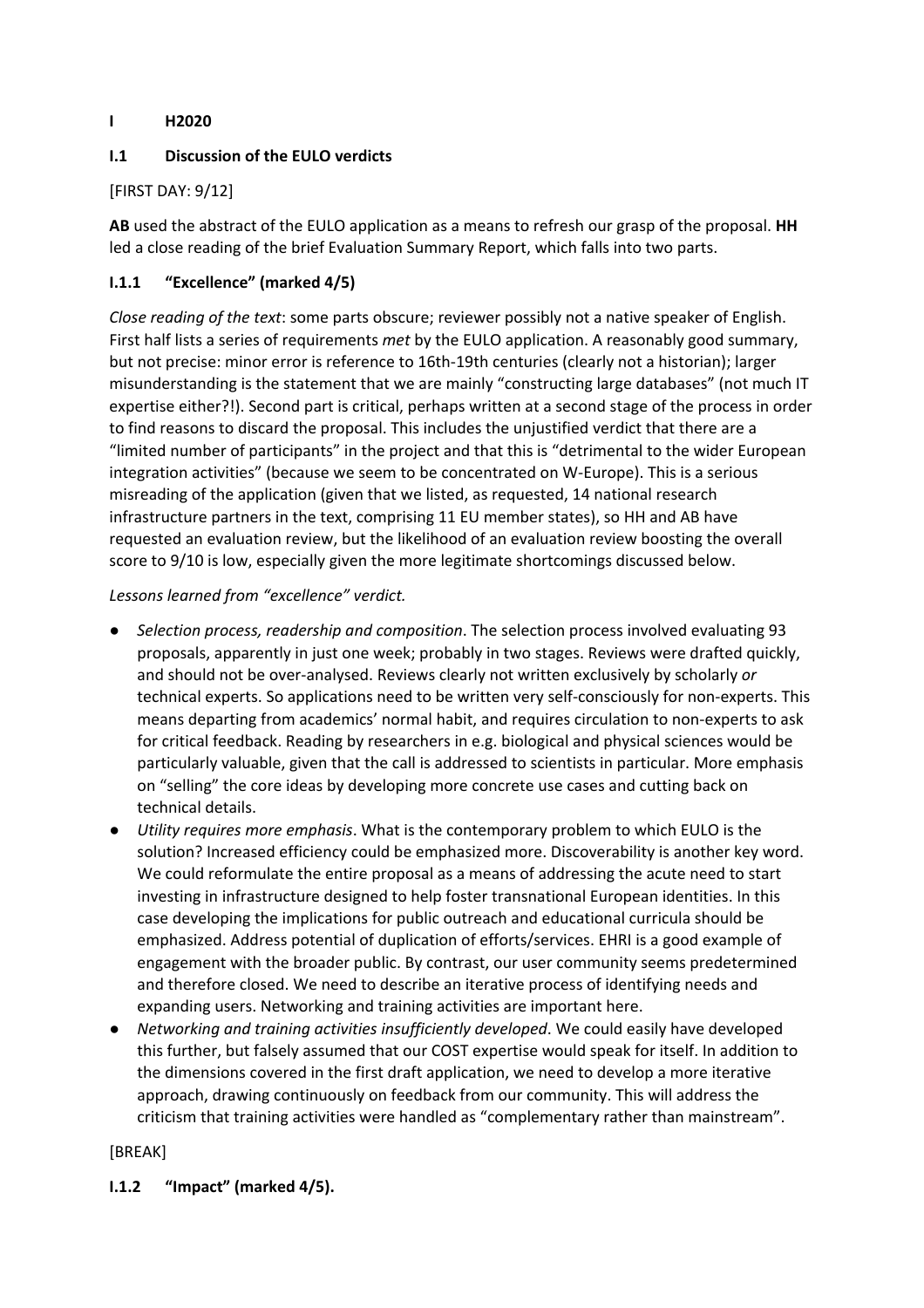*Close reading.* "Specific kind of data": suggests that we are a niche community. "User-friendly searchable database": we need to emphasize that how EULO is *not* merely a finding aid and to explicate clearly everything else that it is designed to do ("This will allow historians / librarians / non-expert users …"). "Nevertheless the potential of duplication of services has not been sufficiently addressed": the most opaque phrase in the review. Duplication with existing catalogues? With DARIAH/CLARIN (as in the previous paragraph)? A throwaway phrase? In any case, we need to explicitly itemize the services EULO provides which are not available elsewhere.

#### *Options and next steps*

- *Request for an evaluation review:* already submitted by AB & HH on the basis that the 11 EU member states listed in the required table on national research infrastructures were not considered in the reviewer's comments. Schedule unclear. Outcome unlikely to gain 9/10 overall or to get us to Stage II. If successful, we now know how to re-write the core narrative. Writing the additional components organised around WG5 meeting in Wolfenbüttel, Feb. 2017.
- *Re-submitting to the same call*: probably March 2018 (UK NCP expects another e-Infrastructure Starting Community Call but timing unknown: we should check previous cycles). This would come at the end of the COST Action, giving us maximum experience and time for planning but no funding for meetings (which could be provided from other sources).
- *Process: f*or future major funding bids, more time is needed to circulate for feedback. Once the text is polished, pieces can be developed as separate proposals. A two-page outline could be circulated in advance to potential partners and outsiders.
- *Other H2020 eINFRA applications*: problem that they might disqualify us from re-applying; does ESFRI-funding received disqualify us from applying as a Starting Community? We cannot apply for an Advanced Community grant if we have no SC grant. Question: what is the "same community"? AB: To be asked to the NCPs [see below]. GF: Exception: integration of SC and AC. AB: You can, however, get "advanced community" money *after* having received starting community money. They probably slice and dice by countries. GF: You can go directly into Advanced Community, but you have to be the only infrastructure "specialized infrastructures have to collaborate in one proposal" [AB / NB: *who won the advanced community grants?*]. HH: After 5y opening up to the rest of the humanities; but not now. The EULO "partners" were there because they had the IT skills – we need a broader list (AP: design). AB: Only partners listed in the initial, administrative section of the proposal can receive funding; we wanted to add other partners while preparing stage II. HH: Going to Brussels for clarity does not really help. TS: We have to urge them to contradict us that we are the same community. [N.B. After the meeting, AB received clear feedback from the UK National Contact Point: We can apply for other H2020 grants now without disqualifying ourselves for potential 'starting community' calls in 2018. You are only excluded from this call after you have already received it once already – in other words, you can't be a 'starting community' recipient twice].
- *Fund individual components separately:* The EULO proposal implicitly contains many different components. Even more will be developed in the RRL book. It will in fact be impossible to do all of this work even with two successive grants of Euro 5M. each. A re-submitted application will be much stronger if some of these components have already been built or are being funded separately. Moreover, some components could be built with smaller grants from national funding agencies. Hence the importance of the general framework laid out in the book. This strengthens the narrative for individual components: a European network is working on components which will eventually be integrated, and EU funding is needed to integrate them. Bilateral funding would be very valuable, as would alternative international funding like Marie Curie Training Schemes and Interreg. A two-page manifesto in the style of the MoU could be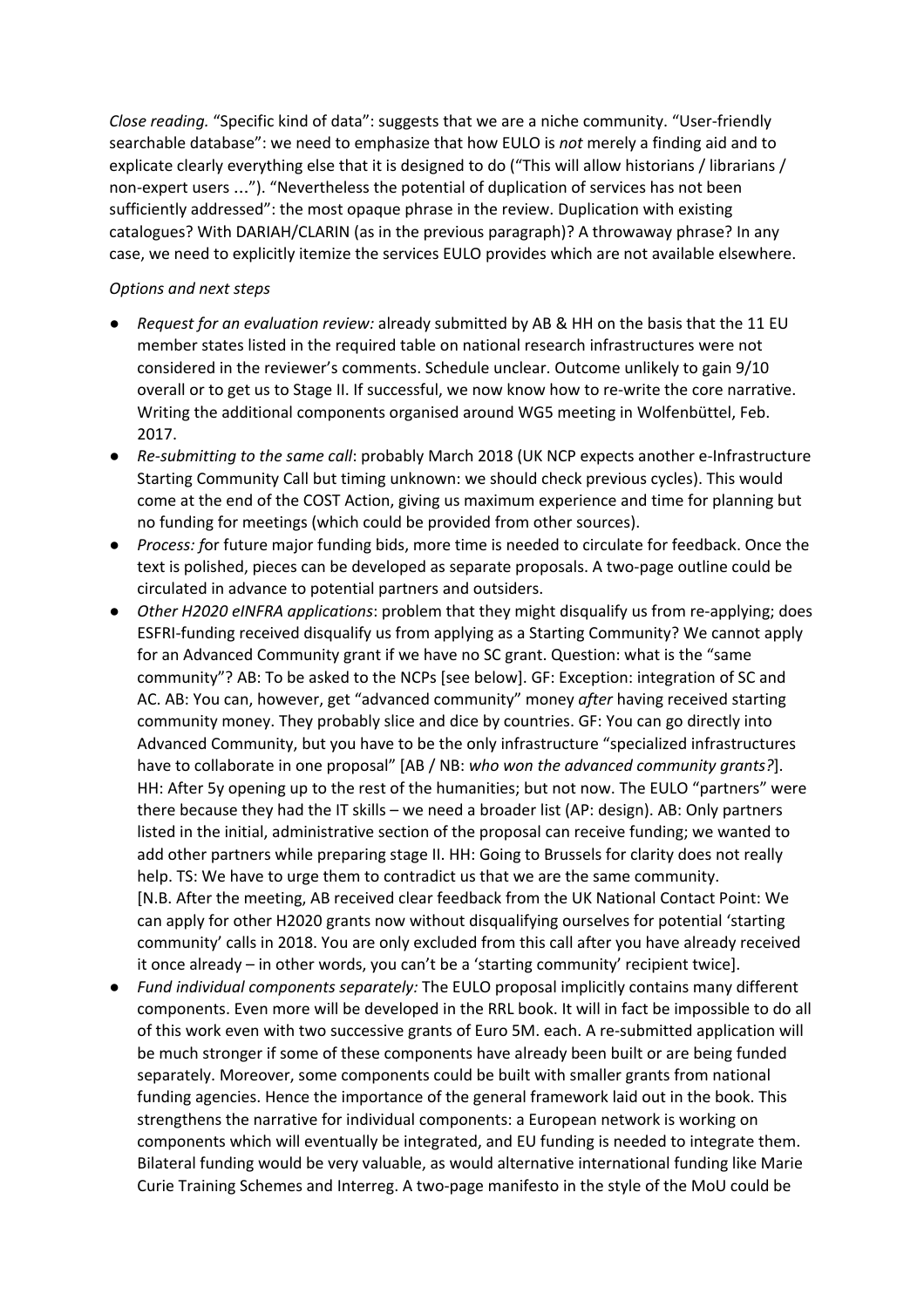useful in informing all the funding agencies. Popular history articles another option. A different narrative may be needed for technical communities not linked to history, but constructing relevant tools, distributive infrastructure, etc. We should also network with the 29% of eINFRA applications who reached Stage II (which could include the few partners who did wish to work with us previously, due to competing bids).

[LUNCH BREAK]

# **I.2 Other funding opportunities.**

[Incipit later addition. Following the meeting, and taking up suggestions by TW and TS, AB researched the H2020 database and identified the following four potentially relevant calls and grants for 2017:

● (most likely candidate for re-submitting EULO)

Call: "Understanding Europe - Promoting the European Public and Cultural Space" Scene Setter and updates:<http://tinyurl.com/j6kqz8a>

Topic: "European cultural heritage, access and analysis for a richer interpretation of the past" (cult-coop).

[http://ec.europa.eu/research/participants/portal/desktop/en/opportunities/h2020/topics/cult](http://ec.europa.eu/research/participants/portal/desktop/en/opportunities/h2020/topics/cult-coop-09-2017.html) [-coop-09-2017.html](http://ec.europa.eu/research/participants/portal/desktop/en/opportunities/h2020/topics/cult-coop-09-2017.html)

February & September 2017, two-stage, €2–3M

● (a planning grant, not an implementation grant)

Call: "Development and Long-Term Sustainability of new Pan-European Research Infrastructures" Scene Setter and updates:<http://tinyurl.com/jm3cbgq>

Topic: "Design Studies" (infra-dev)

[http://ec.europa.eu/research/participants/portal/desktop/en/opportunities/h2020/topics/infr](http://ec.europa.eu/research/participants/portal/desktop/en/opportunities/h2020/topics/infradev-01-2017.html) [adev-01-2017.html](http://ec.europa.eu/research/participants/portal/desktop/en/opportunities/h2020/topics/infradev-01-2017.html)

March 2017, single[-s](http://ec.europa.eu/research/participants/portal/desktop/en/opportunities/h2020/topics/infradev-01-2017.html)tage, €1–3M

(two potential infrastructure calls)

Call: "E-Infrastructures"

Scene Setter and updates:<http://tinyurl.com/hbn9y59>

a) Topic: "Data and Distributed Computing e-infrastructures for Open Science" (einfra-12-2017)

[http://ec.europa.eu/research/participants/portal/desktop/en/opportunities/h2020/topics/einf](http://ec.europa.eu/research/participants/portal/desktop/en/opportunities/h2020/topics/einfra-12-2017.html) [ra-12-2017.html](http://ec.europa.eu/research/participants/portal/desktop/en/opportunities/h2020/topics/einfra-12-2017.html)

March 2017, single-stage, €4–5M?

b) Topic: "Platform-driven e-infrastructure innovation" (einfra-21-2017)

[http://ec.europa.eu/research/participants/portal/desktop/en/opportunities/h2020/topics/einf](http://ec.europa.eu/research/participants/portal/desktop/en/opportunities/h2020/topics/einfra-21-2017.html) [ra-21-2017.html](http://ec.europa.eu/research/participants/portal/desktop/en/opportunities/h2020/topics/einfra-21-2017.html)

March 2017, sin[gl](http://ec.europa.eu/research/participants/portal/desktop/en/opportunities/h2020/topics/einfra-21-2017.html)e-stage, €4–5M?

Important: of the calls above, identified after the meeting, only (2) (INFRADEV-01-2017) and (3b) (EINFRA-21-2017) were discussed in The Hague. Explicit later addition.]

#### **I.2.1 INFRADEV-01-2017**

€3M single stage 2017. Aim: Support the conceptual and technical design for new research infrastructures which are of a clear European dimension and interest, that cannot be funded by other means. Should address "all key questions"; design studies showcase "the maturity of the concept" – while at the same time being for the next generations. Will present "major choices for design alternatives and associated cost ranges" – provide options for policy-makers. Impact: Funding bodies will become aware of the strategic and funding needs (is not implementation and funding); sound decision basis for c. 5y. "Cross-cutting priorities: socio-economic sciences and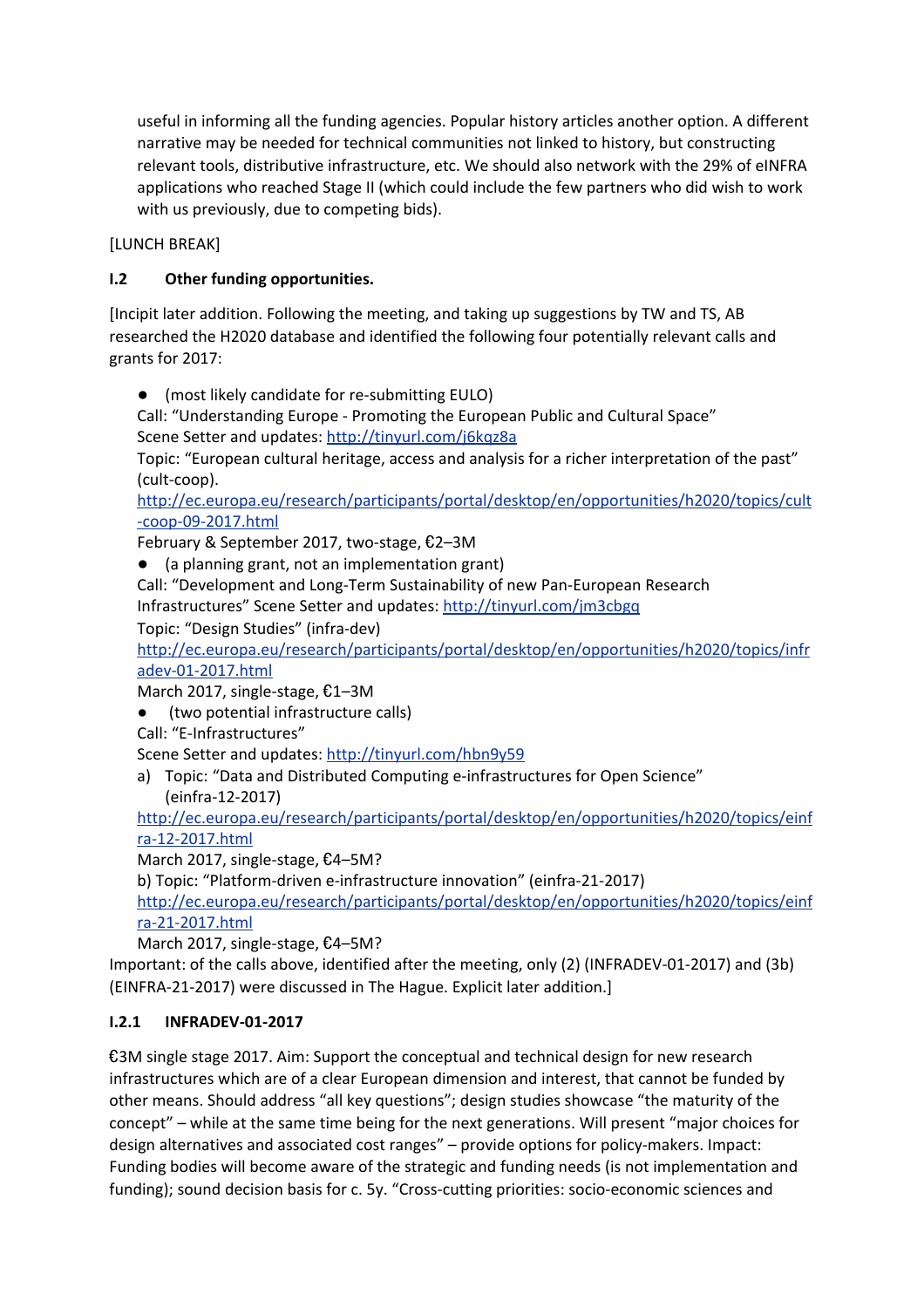humanities". => People preparing are not *necessarily* in the SSH, but if not, *must* include SSH as partners or will receive a low mark. – A planning grant, not just technical aspects, but all conceptual aspects; addressing something that does not exist (= not addressed by the calls), needs to provide funders with choices. Arguing for your infrastructure outside your community.

*Discussion.* CvdH: How does that relate to the national funding schemes? AB: Call says: you should start convincing your country – proposed infrastructure should be broadly relevant and fundable at national, EU and international level. GF: Brick-and-mortar? AB: Types of activities (architecture and engineering plans…) listed do suggest this, however UK NCP says a physical infrastructure is not needed. The UK NCP will confirm [this was subsequently confirmed after the meeting]. HH: This seems to be addressing 100m projects. AB: Detailed call documents with suggested budget per project will be published with the opening of the call.

*Prosopographical suggestion GF / discussion*. GF: Aim to think about marrying biographical (text-based) and prosopographical (social-science) approaches – build an infrastructure. Huygens is *thinking* about a proposal, but not sure if this is the right call for us. EH: 'Digging into Data' in a similar direction. GF: National biographies of Europe inc. prosopographical datasets; synthetic/collective biography of groups with scarce data, say "bakers". AB Challenges: Scope – need to point to a significant lack, needs to be relevant to a larger group of people. CF: We have to get very general to address the call. PMF: What about the call, "Religious diversity in Europe" (Societal Challenges)? TW: This is a proposal about Austrian "regular people" – data management plan. Qualitative biography is also built on raw data. HH: Danger of biography/prosopography as tangential to EULO. MD: Challenge: what is not there already? AB: Problem here to identify a really *new* conception. HH One possible reading of the Call: Europe needs to keep up with China and US – hence you look at the 10-15y time. Uphill battle. Need to find a problem that Europe has to resolve. Can we scope out a serious European problem for 0,5m? National biographies: Canon of culture heroes – definition in contradistinction of each other. TW: Another possible idea, genetic data? NJ: Could mean trillions or more triples – a store for that does not exist.

#### [BREAK]

#### **I.2.2 EINFRA-21-2017**

€5M, single stage (March 2017). Scope b1. Universal discoverability of data objects and provenance. "Prototyping an e-infrastructure service for the uptake of a Digital Identifier e-infrastructure for digital objects, which cuts across …" "Requirements of all stakeholder groups should be addressed" (roughly our groups). Impact: not just discoverability, but also provenance. Cultural organizations. – Challenges: (a) a working DOI infrastructure is just one part of EULO – how much EULO work before/after DOI can be included? (b) TRL6 (beta quality) before start of project and at least TRL8 (production quality) by end. Aim: Services should be designed and piloted with "supply and demand-side of most demanding cases" HPC (high-performance computing) language spilling over into the 'data and provenance' section. The topic description is a little sloppily written. GF: EULO => EINFRA, and Prosopography => INFRADEV is one possibility. Also here: integrating ESFRI activity. NJ: Broader, more general. As if "written for" THOR – identifier framework; we could fit a small part of EULO into that. Would it be worthwhile? This is only about giving things an identifier and sticking them into a search engine. TS: Contribute / collaborate, but we are not really in the position to develop an identifier scheme. NJ: We would be a use case, but should not be the lead partner. Provenance element is not very strong in THOR (comes out of libraries) – this could be the area of not addressing THOR alone.

MD: Call text does not talk about provenance; SUB is involved in provenance development, dataset partner – interconnection with EULO would be interesting. Several use cases – we could be one of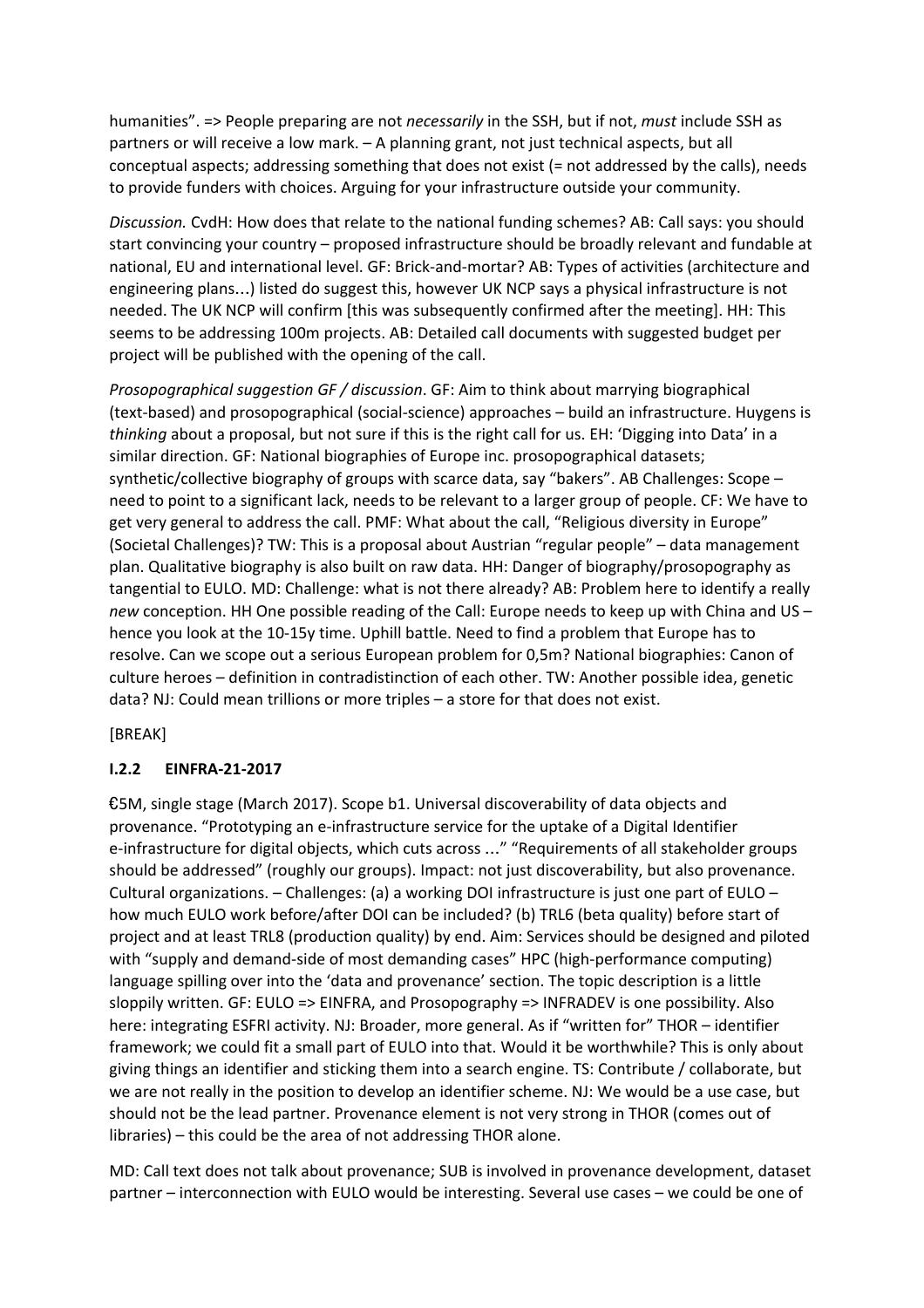them. CvdH: Provenance: one could also think about a legal use case. EAB: Sure that being a use case will not preclude our chances for the next SC Grant call? AB: Will be checked with NCP [AB: this was subsequently cleared-up by UK NCP. It will not preclude our chances]. NJ: EMLO / CofK can be use case, too.

# **I.2.3 Other funding opportunities**

PMF: H2020: Contemporary histories of Europe and Religious diversities – past/present/future: [http://ec.europa.eu/research/participants/portal/desktop/en/opportunities/h2020/topics/cult-co](http://ec.europa.eu/research/participants/portal/desktop/en/opportunities/h2020/topics/cult-coop-04-2017.html) [op-04-2017.html](http://ec.europa.eu/research/participants/portal/desktop/en/opportunities/h2020/topics/cult-coop-04-2017.html);

[http://ec.europa.eu/research/participants/portal/desktop/en/opportunities/h2020/topics/cult-co](http://ec.europa.eu/research/participants/portal/desktop/en/opportunities/h2020/topics/cult-coop-05-2017.html) [op-05-2017.html](http://ec.europa.eu/research/participants/portal/desktop/en/opportunities/h2020/topics/cult-coop-05-2017.html).

VA: Intelligent strategic development plans for each country should be considered. AP: successful proposal of Density Design was in PF7 under "Science and Society". TW: Interreg - Slack. HH: Marie Curie Training Network; CvdH: far away from the infrastructure, but could be addressed in the book. TS: European Cultural Heritage

[http://ec.europa.eu/research/participants/portal/desktop/en/opportunities/h2020/topics/cult-co](http://ec.europa.eu/research/participants/portal/desktop/en/opportunities/h2020/topics/cult-coop-09-2017.html) [op-09-2017.html](http://ec.europa.eu/research/participants/portal/desktop/en/opportunities/h2020/topics/cult-coop-09-2017.html)

[END OF FIRST DAY: 9/12]

## **II Revision of WG agendas, discussion of STSM proposals**

[SECOND DAY: 9/13. Additional participant: Paolo Ciuccarelli.]

*Revision WG agendas and STSM proposals***.** (the revised agendas are here: [https://dl.dropboxusercontent.com/u/1667511/Warsaw\\_WG\\_agendas.zip\)](https://dl.dropboxusercontent.com/u/1667511/Warsaw_WG_agendas.zip).Interrelation between revised WG agendas / volume / STSMs. The scope is to reflect on priorities; changes are not mandatory.

WG4: EAB goes through the slides. HH: Physical characteristics: "signed sealed & undelivered" group interested. MD: Georg Thomas von Asch - project in Göttingen builds a generic data model for collection objects incl.

[\[http://asch.wiki.gwdg.de/index.php/Main\\_Page](http://asch.wiki.gwdg.de/index.php/Main_Page) And the link describing the assessment of the evidences (letters):<http://asch.wiki.gwdg.de/index.php/Evidences> Stefanie Rühle has the project lead for further questions:

[https://www.sub.uni-goettingen.de/en/contact/staff-a-z/staff-details/person/stefanie-ruehle/](https://www.sub.uni-goettingen.de/en/contact/staff-a-z/staff-details/person/stefanie-ruehle) ]; CvdH: Henk Nellen intervened in a meeting on that topic. EAB: further STSMs to go into Zotero, interested in Spain (=> Antonio Davila Perez). CvdH: Also feed that into the Malta agenda. EAB: Fine with this agenda.

● **WG3:** CvdH goes through slides, with feedback from Ciuccarelli, Stäcker and Urbánek. Problems: not many people interested in digital editions. Still seemingly Western European bias in content. Need: preparation of the conference, inviting people (Stylometrics); continuation of collaboration Readersbench-Epistolarium-Comenius; annotation - organization of workflows. First of all review of state of the art (e.g. DiXit conference in Antwerp; digital editions conference in Graz, and TEI conference in Vienna). TS: Demand by scholarly community to dive into digital editions, but still some reservations by the "traditional" scholars. Could be done in the context of a training school (with TEI). AB: DiXiT training schools [New open-access publication on this topic, "Digital Scholarly Editing", edited by. Elena Pierazzo / Matthew James Driscoll]. NJ: IIIf models for TEI coming out. CvdH: Could be part of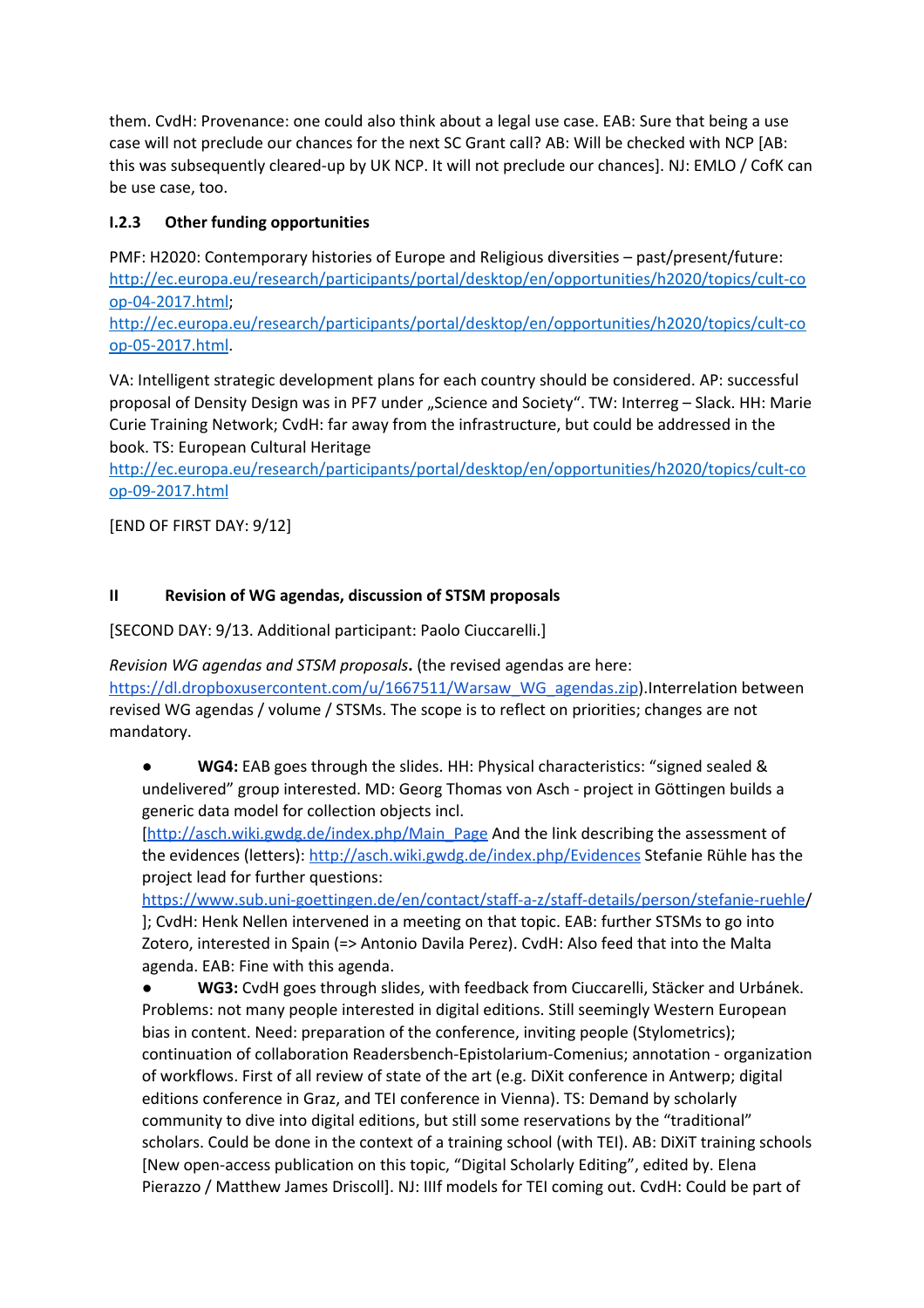Malta. MD: We should train people to use machine-readable formats - independent from the existing scheme. TS: Digital edition is a good way to teach the digital. NJ: Produce videos / webinars. AB: Sceptical, because takes time to edit. HH: What we need - papers on pros and cons of different approaches - TEI / text as graph? CvdH: Better would be training. TW: For the book: provide background to individual approaches. CvdH: Cooperation with DiXiT - AB will be at 'Digital Scholarly Interfaces' DiXiT conference in Graz, Sept. 23-24th.

WG6: Agenda is tied to the other WGs, PC wants to write this up, but for this needs a clear notion of what the other WGs are up to. HH: Como turning point, if we want to do this again, we need to plan and budget it. EAB: WG4 members profited a lot. TW: Good distance Como - Warsaw; could be repeated. HH: Could also integrate the WG agendas. CvdH: Thematic organization instead of WG structure.

#### [BREAK]

● **WG1**. PMF: Continue collaboration with Ruth Whelan, but also STSM Won: work with EMLO / Hartlib. Patterns of academic mobility. Problem had been: time and money to get work done. Attempts at grants. Together with WG4: Spatial and temporal dimension of metadata. Definition of a clearer strategy to identify place names in texts (neural networks) only one large gazetteer? Or more? Partnership with WG6: means of visualizing spatial data, challenge: time. Definition of that in November - identification of material etc. EH: "Gallery notion" useful, should be done by all ; HH: also relevant work of Alexander Butterworth - Alexander Tessier; CvdH: also Mikkel Munthe Jensen. AB: Priority gazetteer? PMF: Same things also addressed in other EH: Cooperation with Leif Isaaksen? STSM? CvdH: Geographical name variants in Epistolarium. PMF: Neural networks to pin down place names in texts. TW: What about historical maps? EH: Service for cartographic services:

[http://seco.cs.aalto.fi/projects/histoplaces/en/;](http://seco.cs.aalto.fi/projects/histoplaces/en/) [http://hipla.fi](http://hipla.fi/) AB: "Transkribus for Maps". NJ: Crowdsource geo-rectification tool. AB: Neuronal networks work on images as well.

Deadline for revisions to WG agendas - if deemed necessary - by 30.9.

*STSM proposals*. Only four applications had been submitted. Three were from ESRs applying for the first time, who had tailored their applications to the core agendas of the WGs. A fourth proposal, was from a more senior scholar who had previously had an STSM, was not closely tied to core agendas. The selection panel (the STSM Coordinator, Chair and Vice-Chair) recommended funding the three ESRs (Aspaas, Perez, Won; one woman, one inclusiveness). The Steering Group agreed to authorize these awards. Won's proposal may be topped up by Cultures of Knowledge to allow a one-month visit to Chester.

*Budget overview Grant Period 3*. until 30/4/17. Underspend from Warsaw: 10,000-15.000 (can be reallocated by e-vote). remainder of STS< budget: 8,100.

*Budget overview Grant Period 4***.** 1/5/17 - 28/4/18. Sum available: c. 140,000-170,000. Malta conference: c. 50/60.000; 3GP.

#### **III RRL volume(s)**.

*General principles.* Bringing our entire vision together into a finite and enduring hardcopy form is now a fixed desideratum: a summary of our unique discussions over four years can provide a point of reference and departure for future work across a huge field. Our entire vision embraces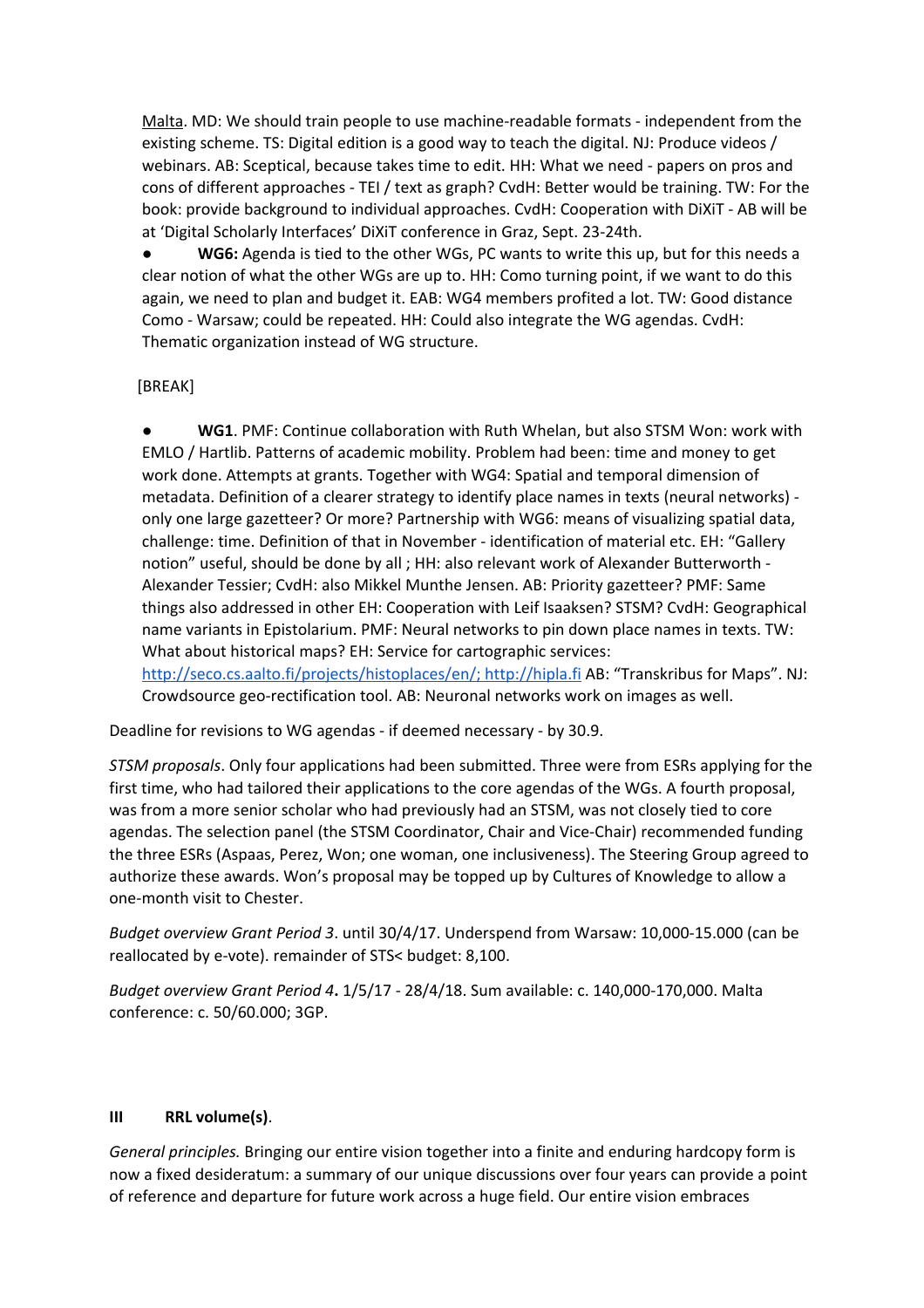conceptual, technical, methodological, scholarly and historiographical components; this cannot be neatly divided into technical and historiographical volumes. Covering all of these aspects in a single volume requires two things. All contributions must be written in language which non-experts can fully comprehend and at roughly the same scale and pace: we will pause to explain 'republic of letters' with the same care and patience as 'linked open data' . The pace must be relatively brisk. If we envisage a volume consisting of roughly twelve main chapters (one for each half of the six WGs) plus a substantial introduction, then sections averaging 10,000 words each will produce a large volume of c. 150,000 words. If at least half of these twelve chapters is devoted to conceptual, technical, and methodological questions, this will leave less than 5,000 for scholarly and historiographical illustrations. Given the range of technical issues discussed, we will normally need to include multiple illustrations, reducing the space devoted to each; and space will also be needed to expound these illustrations in language which non-experts can understand. In other words, neither the technical nor the scholarly parts of the volume will include full-scale academic papers. If we as a community also want to develop fully-fledged papers illustrating the fruits of our methodological discussion at length, we will need to publish them elsewhere (see further below: *Associated publications*).

*Introduction, structure, collaboratively-written content*. A carefully articulated outline will be developed and circulated for comment. The starting point will be the structure of the Action itself (space, time, people, networks, texts, topics, documents, collections, data exchange, etc). This will ensure that most of the text will be crowd-sourced in the sense that it will emerge from our discussions over the four-year lifetime of the Action: individuals will contribute the material pertaining most closely to themselves, and small groups will report on collaborative work. Much of the basis of it will be provided by already-existing text. The introduction, for instance, will derive from the tried and tested format of the Memorandum of Understanding, as elaborated by numerous presentations developed of the Action as a whole. Where needed, these texts will be elaborated collaboratively. For instance, in outlining existing enterprises in the field, we will commission brief accounts of Kalliope, CEN, EMLO, e-manuscripta, the ePistolarium, EE, etc., from the individual institutions and projects concerned. Since individual contributions even of a single page will be provided with sub-headings and ascribed to their authors, the texture of the text will be very different from a typical edited volume and very representative of our collaborative undertaking: indeed it is hard to imagine how such a text could be generated without a long-term structure discussion of the sort we have enjoyed. As well as speaking to the community, the book will speak for and from the community as well.

*Associated publications*. The main volume will accommodate few if any full-length scholarly articles, but full-length demonstrations of the potentially transformative nature of our work are nevertheless highly desirable. Rather than assembling such studies them in a separate book, we might want to propose one or more special issues of appropriate scholarly journals. In addition, scattering co-authored articles throughout journals in many different fields and languages would benefit the community as a whole, especially if they can be linked by reciprocal cross-reference to the mother volume. A third option is 'thematic clusters' of articles in multiple journals.

*Enhanced publication*. Given our increasing need for dynamic, full-colour, interactive visualisations, both the main book and the journal articles may need to be enhanced with digital material. Consideration should also be given to creating a digital showcase for this material, either on the publisher's website, the Action website, the CofK website, or in some other future-proofed environment.

*Timetable*. HH and TW will develop a detailed draft table of contents (c. 10 pages) with provisional allocation of texts to authors. The Lisbon meeting (Nov. 2016) will be partly focussed on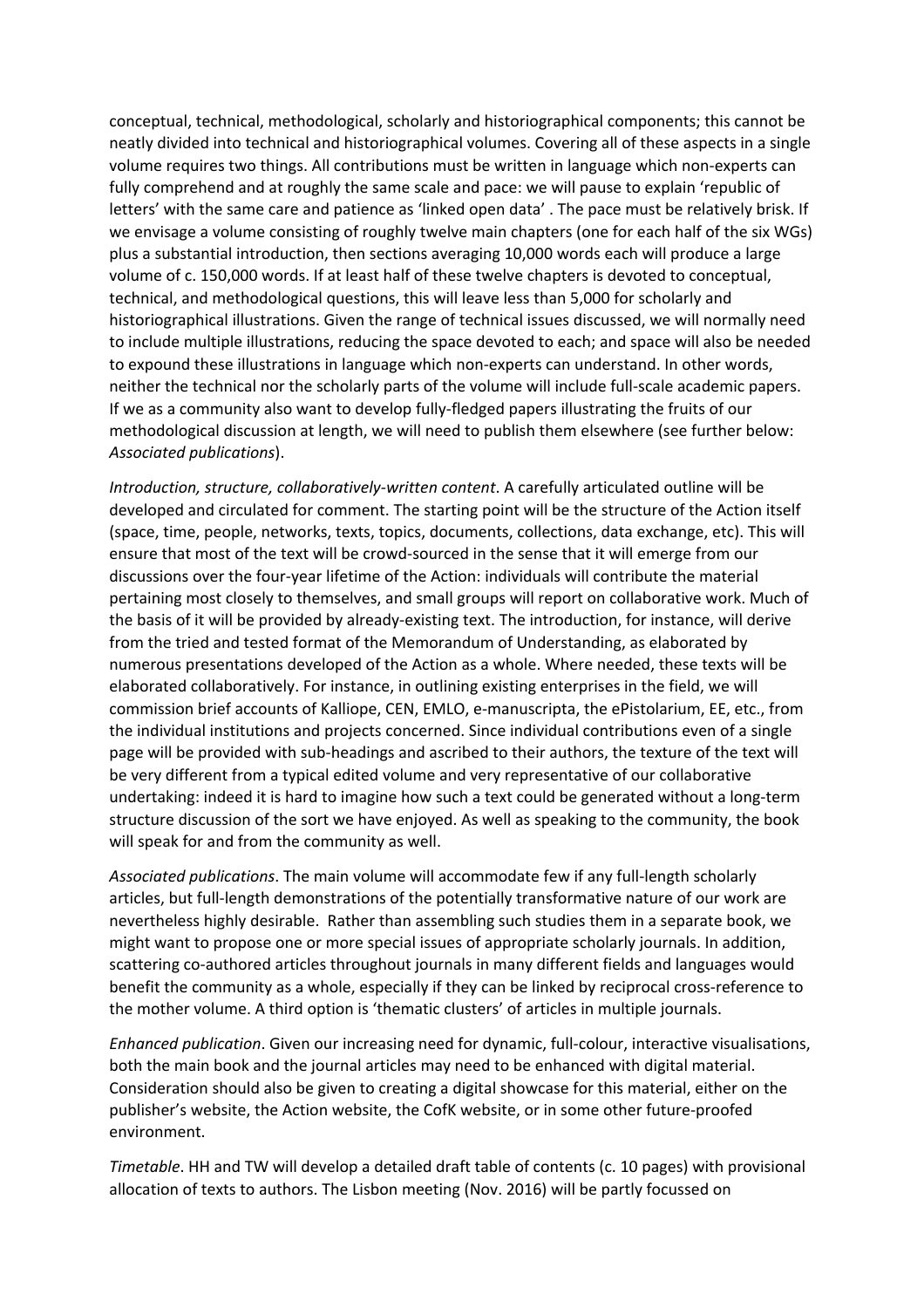scrutinizing this outline and agreeing on modifications, and partly on the related tasks of commissioning contributions, recruiting sub-editors (if any), placing material for the special issue and associated website, coordinating work on the website, and considering how this material should be presented and discussed in Malta. Advance drafts will be needed before Malta (end of January 2018), where they will be 'fine-tuned' through collective discussion. Final texts must be submitted by the end of the action (April 2018). The more mechanical aspects of the editorial process, including copy-editing, can be funded until September 2018. The volume should appear in late 2018 or early 2019.

*Editorial arrangements*. In the first stage. HH and TW will assume editorial responsibility for the volume. Consideration will also be given to devolving individual parts of the volume to sub-editors, and the editorial arrangements for any special issues or thematic clusters. The crowd-sourced nature of the volume will require more than the usual editorial intervention, in order to synthesize a very large number of relatively short contributions into a coherent and readable text. Contributors will need to anticipate in advance a greater modification of their drafts than would be expected in a normal article.

*Publishing options*. Requirements: (a) COST requires open access; (b) a hard-copy publication is important for recruitment to the volume and longevity of the results; (c) DH material also needs quick turn-around time; (d) 'enhanced publication' may require flexibility on the part of the publisher; and ideally (e) a digital humanities series. An offer is on the table from the [Göttingen](https://www.sub.uni-goettingen.de/en/electronic-publishing/goettingen-university-press/) [University Press,](https://www.sub.uni-goettingen.de/en/electronic-publishing/goettingen-university-press/) which has (a) an innovative open access platform, (b) combined with print-on-demand, (c) quick publication times, and (d) the advantage of a responsive working relationship with a partner to the Action. Margo Bargheer contact person. AB will liaise about conditions and proposal.

[LUNCH BREAK]

#### **IV Grant Period 4**

How to structure the conference in Malta? (will be addressed at the Lisbon meeting. How to spend the rest of the money in GPs 3 and 4.

**Training School** (CvdH). An event of this kind is called for in the Memorandum of Understranding [\[http://www.republicofletters.net/wp-content/uploads/2016/02/COSTVademecum\\_v2.pdf](http://www.republicofletters.net/wp-content/uploads/2016/02/COSTVademecum_v2.pdf) p. 25]. Staging an event under this heading is convenient, since it allows us to reimburse participants in lump sums (which can be varied according to place of origin, seniority, etc.) and to remunerate teachers. The preferred event is less like a 'school' led by 'teachers' than a design sprint involving digital designers and scholars. Rather than replicating the successful event in Como (which arose from soliciting applications mostly from junior colleagues), this event might focus on two tasks. One is to design the workflow of digital editions (a key desideratum of a large constituency within the Action which has so far not been well served). The other is to work through an agenda for visualisation and data interaction design for the entire Action (Time, Space, People, Networks, Texts, Topics, Documents, Collections). a third possibility might be to enrich material for the volume and enhanced publication. The Working Groups could be choosing particular problems for study and selecting participants. *Timing*: ideally shortly before Malta; in practice the autumn term in Milan is extremely busy; so more manageable dates would be September or July 2017.

#### *Meeting proposals*

GP3: existing meetings: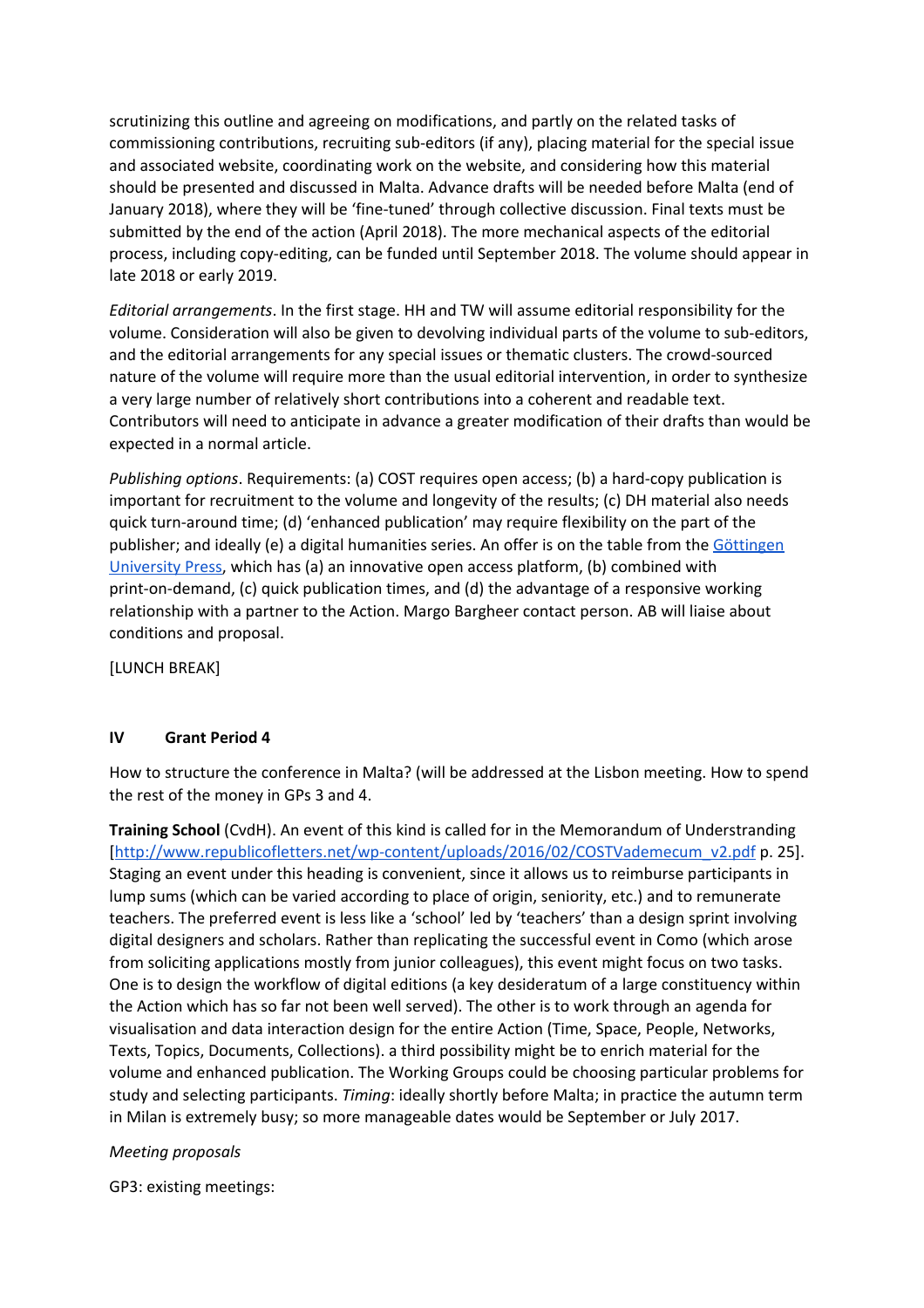● Lisbon, 17-18 Nov. 2017: The scope of the meeting will be the discussion of a pre-circulated 5-10p outline of the book with a detailed synopsis of the material already in place / the questions still to be addressed under each relevant heading ("Time", "Space", "People", "Networks"... with a more flexible handling of WGs 5 and 6). We would like to go through this document in a mixture of brainstorming and consolidation effort, and also talk about editorial tasks and responsibilities, and timelines. Other questions to be addressed will include the nature of the volume (enhanced / hybrid), the publisher (Göttingen University Press?), supplementary publication opportunities for scholarly materials (special issues of learned journals?), and, not least and in many ways connected to this, the Fourth Work and Budget plan, including plans for the Malta Conference and a final round of STSMs. Wolfenbuttel, 9-10 February 2018: possible H2020 stage II; possible EINFRA single-stage; possible DOI single-stage; possible first stage COOP. Define components that might be outsourced to the national funding level .

## GP 3: proposed meetings

- Oxford would like an STSM or small meeting in November 2017 to bring together expertise related to an AHRC application fundamental to the historical gazetteer.
- WG1-2 could use a small meeting after the the STSM in November 2017 to consider the structure and content of an historical gazetteer. PMF will coordinate this s. Feb 2017.

## GP 4: proposed meetings

- small editorial meeting for volume.
- series of mini-meetings for H2020 and other large-scale applications

#### *STSM proposals*

- GP3: general strategy. The SG/WGs should solicit and develop a range of proposals, more than can be funded within GP3. If funding is available at the end of the financial year, it could thereby be put to good use. If not, these can be rolled over to GP 4. Procedure: first send a draft to HH, VA and TW for comment; then have the candidate send full application materials to entire SG for expedited agreement.
- GP3: proposals for further development
	- WG4: two STSMs needed to collect data on Spanish and Italian epistolaries. Nieves may be able to recruit the first, Justine Walden may be able to fill the second. alternatively Archilet could be involved.
	- WG4-5: a young librarian might be sent from Wolfenbüttel to go to Dublin to help devise means of collecting collection-level description
	- WG4-5: an STSM might be devoted to the problem of devising a crowdsourcing module to continue work on EROL
- GP 4: general strategy. Arguably the fourth STSM call was too restricted by explicit reference to the WG agendas. In Lisbon we should consider whether to issue an open call, and then propose to massage some of the proposals into fundable shape. GP4: preliminary proposals for further development
	- WG2-3: Antske Fokkens would be a good candidate for an STSM involving the uses of historical material extracted from sources, literature and reference works.
	- $\bullet$  [During the WG4 meeting on 9/14, a suggestion was articulated by Isabel Matthews-Schlinzig, regarding description categories for letters].